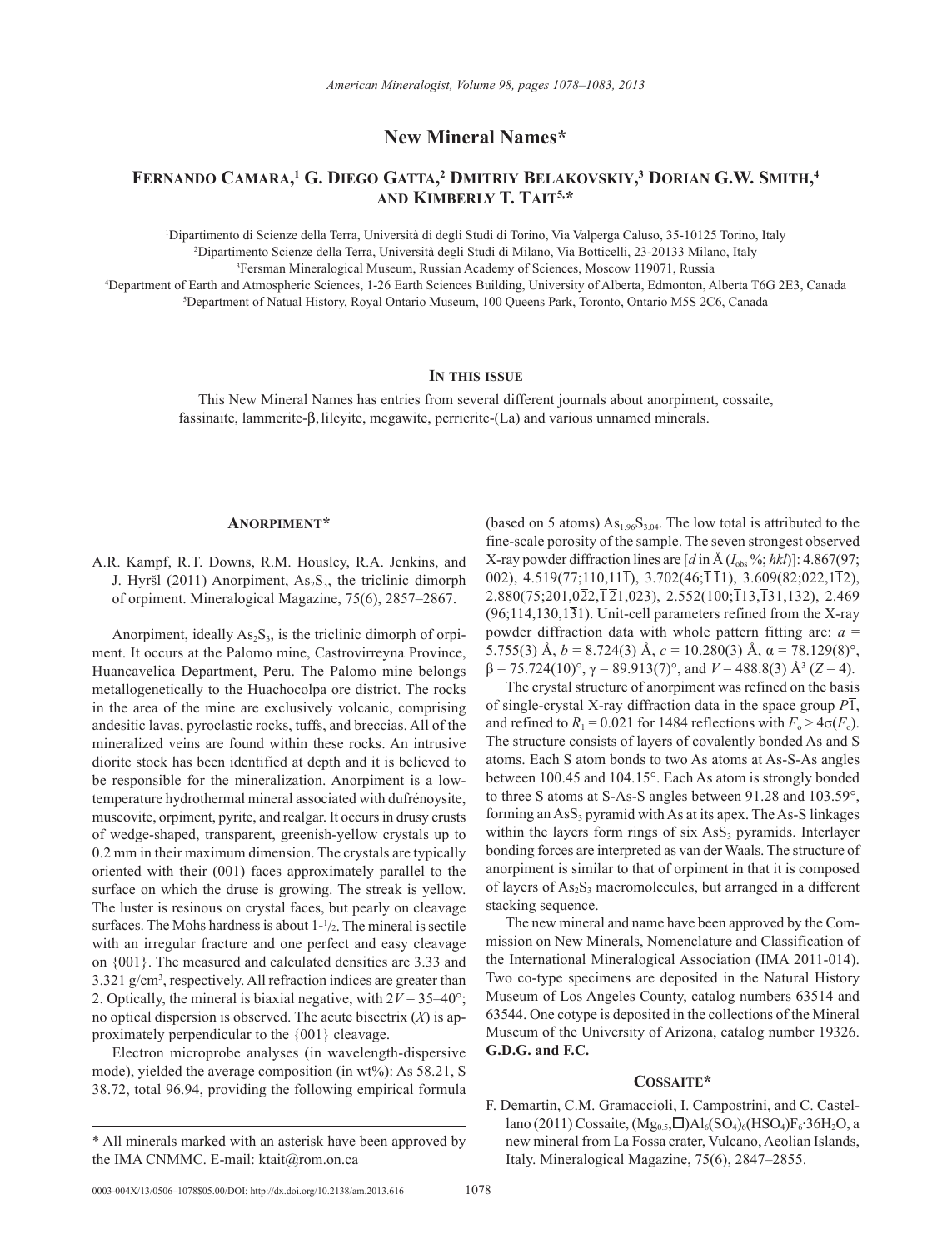Cossaite (IMA 2009-031), ideally  $(Mg_{0.5},\Box)Al_6(SO_4)_6(HSO_4)$ F6∙36H2O is a new mineral found in the altered pyroclastic breccia of an active fumarole (*T* about 350 °C) located at the rim of the La Fossa crater, Vulcano, Aeolian Islands, Sicily, Italy, where it is found associated with thermessaite, vlodavetsite, sassolite, and salammoniac. The mineral name honors Alfonso Cossa (1833–1902), an Italian chemist and mineralogist who was the author of several publications about the minerals of Vulcano, including descriptions of new species such as hieratite. The crystals (up to  $100 \mu m$  in size) are stout prismatic in habit and terminated by rhombohedral faces. They are colorless, the streak is white, and the luster vitreous. No fluorescence was observed under either short-wave or long-wave ultraviolet radiation. The tenacity is brittle and the fracture is uneven. The calculated density is 2.075  $g/cm^3$ . Mean refractive index  $n_{obs}$  is 1.49(1) (589 nm; measured by immersion methods in a kerosenemonochloronaphthalene mixture). Electron microprobe analyses (in energy-dispersive mode), yielded the average composition  $(in wt\%)$ : MgO 1.4, Al<sub>2</sub>O<sub>3</sub> 19.5, SO<sub>3</sub> 34.7, F 5.7, (H<sub>2</sub>O 40.85, from structure refinement), O=F  $-2.4$ , total 99.75 wt%, corresponding to the empirical formula  $Mg_{0.56}Al_{6.19}S_{7.01}H_{73.37}F_{4.85}O_{65.15}$ calculated on the basis of 70 oxygen plus fluorine atoms. The six strongest observed X-ray powder diffraction lines are [*d*  in Å (*I*obs %) (*hkl*)]: 4.15 (100) (140), 3.87 (70) (322), 11.00  $(50)$  (110), 4.58 (25) (131), 2.770 (20) (333), 2.166 (20) ( $\overline{181}$ ). Unit-cell parameters, refined from the X-ray powder diffraction data (Gandolfi camera 114.6 mm Ø) by full-profile fit, are *a* = 22.002(3), *c* = 9.232(2) Å, *V* = 3870.5(9) Å3 (*Z* = 3). The crystal structure of cossaite was solved by direct methods on the basis of single-crystal X-ray diffraction data (Bruker Apex II CCD diffractometer with Mo*K*α radiation) in the space group *R*3 [*a*  $= 22.010(2), c = 9.238(1)$  Å,  $V = 3875.6(6)$  Å<sup>3</sup>,  $D_{\text{calc}} = 2.075$  g/ cm<sup>3</sup>, and refined to  $R_1 = 3.49\%$  for 1926 reflections with  $F_0 >$ 4σ(*F*o)]. The crystal structure of cossaite contains octahedral  $[A1(H<sub>2</sub>O)<sub>5</sub>F]<sup>2+</sup>$ -groups and sulphate anions interacting via hydrogen bonds to form channels running along [001], where disordered  $[Mg(H_2O)_6]^{2+}$ -groups and hydrogensulphate anions are hosted. Cossaite is a rare example of a mineral containing the hydrogensulphate ion. Other minerals that contain this group include mercallite [KHSO<sub>4</sub>], matteuccite [NaHSO<sub>4</sub>·H<sub>2</sub>O], letovicite  $[(NH_4)_3H(SO_4)_2]$ , and probably misenite  $[K_8(HSO_4)_6SO_4]$ . The holotype specimen (no. 2009-1) is deposited in the Reference Collection of the Dipartimento di Chimica Strutturale e Stereochimica Inorganica at the Università degli Studi di Milano. The name cossaite was used previously for a potassium-bearing variety of paragonite found at Fenestrella near Borgofranco, Valle del Chisone, Torino, Italy (Schaller and Stevens 1941); this is not a valid mineral species. **F.C. and G.D.G.**

#### **References cited**

Schaller, W.T. and Stevens, R.E. (1941) The validity of paragonite as a mineral species. American Mineralogist, 26, 541–545.

#### **Fassinaite\***

L. Bindi, F. Nestola, U. Kolitsch, A. Guastoni, and F. Zorzi (2011) Fassinaite,  $Pb_2^{2+}(S_2O_3)(CO_3)$ , the first mineral with coexisting thiosulphate and carbonate groups: description and crystal structure. Mineralogical Magazine, 75(6), 2721–2732.

Fassinaite (IMA 2011-048), ideally  $Pb_2^2(S_2O_3)(CO_3)$ , is a new mineral from the Trentini mine, Mount Naro, Vicenza Province, Veneto, Italy (holotype locality). Fassinaite is named after Bruno Fassina (b. 1943), an Italian mineral collector who discovered the mineral at the type locality in 2009. The mineral is also reported from the Erasmus adit, Schwarzleo District, Leogang, Salzburg, Austria, and the Friedrich-Christian mine, Schapbach, Black Forest, Baden-Württemberg, Germany (co-type localities). At the Trentini mine (Veneto, Italy), the mineralization is linked to Mid-Triassic calc-alkaline magmatism, where hydrothermal fluids deposited sulfides, barite, and Fe- and Mn-bearing minerals at the boundary between volcanites and limestone. The fassinaite is found as radiating aggregates of acicular, colorless crystals up to 200 μm long, closely associated with galena, quartz, and anglesite. At the Erasmus adit (Salzburg, Austria), where polymetallic primary Ag, Pb, Zn, Cu, Ni, Co, Hg, As, and Sb ores were exposed to low-grade metamorphism, fassinaite is found as sprays of colorless, prismatic crystals, up to 0.4 mm long, in fractures in massive galena, on cerussite, and anglesite. The Austrian material was collected by Rolf Poeverlein (Traunstein, Germany) from a small dump of probably middle age, which consists of cobbed sulfide ore; additional much rarer specimens (not considered to be cotype material) were found on a dump from the Herren adit (Schwarzleo District). At the Friedrich-Christian mine (Baden-Württemberg, Germany), fassinaite is found as small sprays of prismatic crystals  $\leq 0.2$ μm) in hydrothermal veins containing Pb-Zn ores. In Austrian specimens, where crystals are sufficiently well developed, the prism {101} is large and dominant, with a flat chisel-shaped {*hk*0} termination; additional possibly {011} form is also rarely present. No twinning has been observed. Fassinaite is transparent with a vitreous to adamantine luster and a white streak. It is brittle with an irregular fracture and non-discernible cleavage. The Mohs hardness is estimated to be  $1\frac{1}{2}$ –2. The mineral is not fluorescent. The calculated density is  $6.084$  g/cm<sup>3</sup>. Fassinaite has intense internal reflections, which hamper reflectance measurements. Crystals are length-slow and have very high birefringence. Mean calculated refractive index  $n_{\text{cal}}$  is 2.13. Electron microprobe analyses (in wavelength-dispersive mode), yielded the average composition (in wt%): PbO 77.1(4),  $SO<sub>3</sub>$ 12.0(1),  $S^{2-}$  4.83(1)  $[CO_2$  7.60(4) calculated for every analysis by stoichiometry],  $O = S^{2-} - 2.41(2)$ , total 99.2, corresponding to the empirical formula  $Pb_{2.01(1)}(S_{1.82(2)}O_3)CO_3$  (on the basis of six oxygen atoms). The presence of both carbonate and thiosulphate groups was validated by Raman spectra. The simplified formula (S content partitioned into  $S^{6+}$  and  $S^{2-}$  in a 1:1 ratio on the basis of structural considerations) is  $Pb_2^{2+}(S^{6+}S^{2-}O_3)(CO_3)$ , which requires PbO 76.11, SO 16.39, CO<sub>2</sub> 7.50, total 100.00 wt% (sulphur expressed as SO). The eight strongest observed X-ray powder diffraction lines calculated from the structure model are [*d* in Å (*I*obs %) (*hkl*)]: 4.410 (39) (101), 4.381 (59) (020), 4.080 (62) (400), 3.504 (75) (301), 3.108 (100) (121), 2.986 (82) (420), 2.952 (49) (221) and 2.736 (60) (321). The crystal structure of fassinaite was solved by a three-dimensional Patterson synthesis on the basis of single-crystal X-ray diffraction data (STOE-STADI IV CCD single-crystal diffractometer with Mo*K*α radiation) in the space group *Pnma* with unit-cell parameters (for the holotype material)  $a = 16.320(2)$ ,  $b = 8.7616(6)$ ,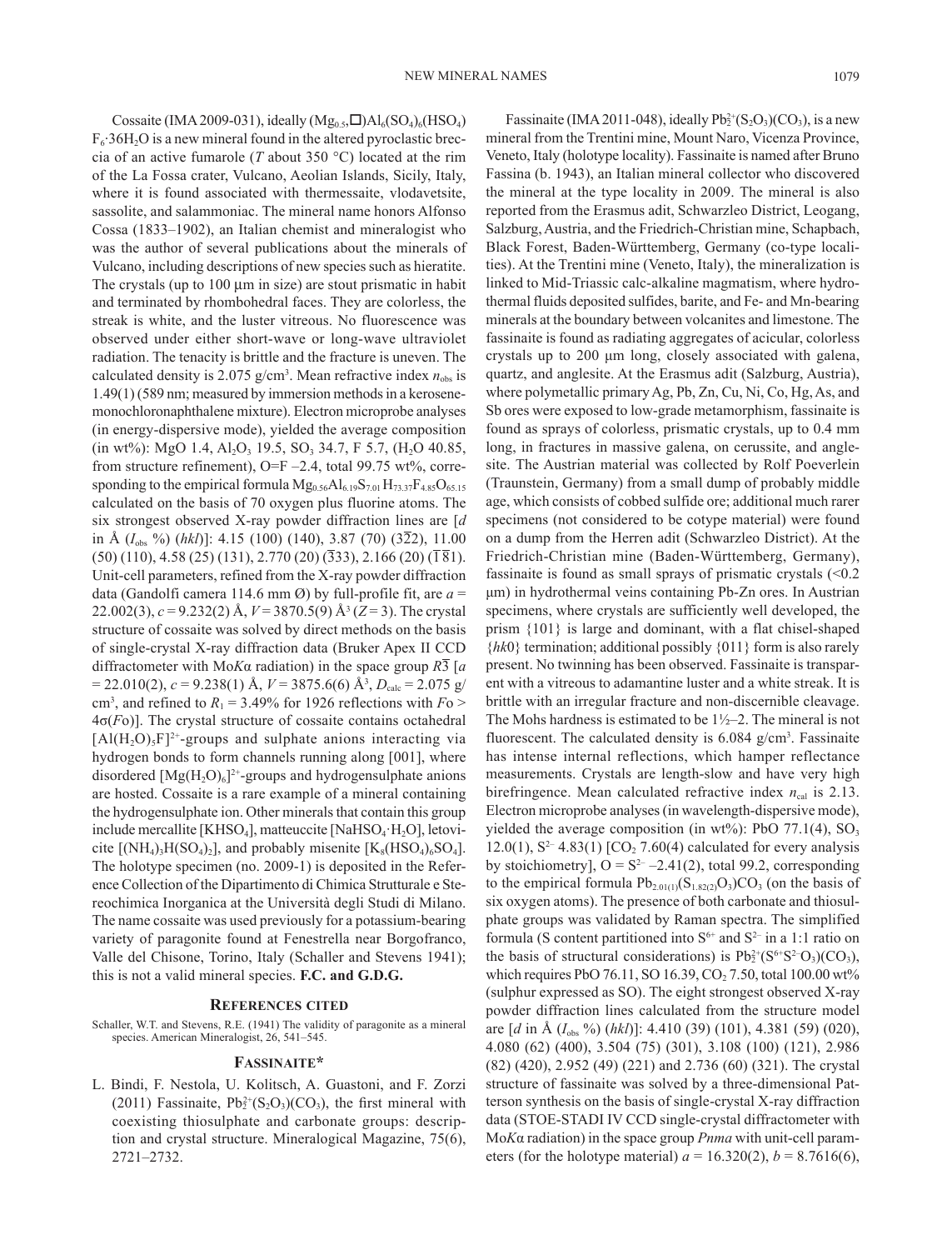*c* = 4.5809(7) Å, *V* = 655.0(1) Å3 , *a*:*b*:*c* = 1.863:1:0.523, *Z* = 4. Structure refinements, done on diffraction data obtained from crystals coming from the three localities, yielded  $R_1$  values ranging from 3.53–5.96%. The structure of fassinaite consists of rod-like arrangements of Pb-centered polyhedral that extend along the [010] direction. These "rods" are linked, alternately, by  $(CO_3)^2$  and  $(S_2O_3)^2$  groups. The  $(S_2O_3)^2$  groups point alternately left and right (in a projection on [001] with [010] set vertical) if the apex occupied by the  $S^2$  in the thiosulphate group is defined to be the atom giving the direction. The lead atoms are ninecoordinated by seven oxygen atoms and two sulphur  $(S^2)$  atoms. Observed Raman bands are (in cm<sup>-1</sup>, s = strong, w = weak, v = very, sh = shoulder): 75, 118, 180, 203, 250, 348, 358, 438(s), 520, 549, 602, 629(sh), 637(vs), 722(vw), 845(w), 983(w to s), 1061(s), 1081(w), 1137(vw), 1322(vw), 1444(vw), 1690 (vw). Fassinaite forms as a result of the supergene alteration of galena: likely that thiosulphate formation occurred at an intermediate stage in the oxidation process as the assemblages moved toward complete oxidation. Holotype specimen from the Trentini mine (MMP M10008) is deposited in the mineral collection of the Museum of Mineralogy of the Department of Geosciences at the University of Padova, Italy. Co-type specimens from Salzburg and the Black Forest are deposited in the mineral collection of the Naturhistorisches Museum of Wien, under catalog numbers N 9055 (four micro-mounts and one crystal used for structure determination) and N 9056 (crystal used for structure determination; the micro-mount-sized specimen from the Black Forest is in the collection of Stephan Wolfsried, Waiblingen, Germany), respectively. **F.C. and G.D.G.**

## **Lammerite-β\***

G.L. Starova, L.P. Vergasova, S.*К.* Filatov, S.N. Britvin, and V.V. Ananyev (2011) Lammerite- $\beta$ , Cu<sub>3</sub>(AsO<sub>4</sub>)<sub>2</sub>—a new mineral from fumaroles of the Great fissure Tolbachic eruption (Kamchatka, Russia). Zap. Ross. Mineral. Obshch., 140(5), 46–51 (in Russian, English abstract).

A new polymorph of  $Cu_3(AsO_4)_2$ –lammerite- $\beta$  was discovered among the products of post-eruption fumarolic activity at the Second Scoria cone of the Northern Branch of the Great fissure Tolbachik eruption (1975–1976), Kamchatka peninsula, Russia. It was formed at temperature 400–650 °C in close association with euchlorine, piypite, alumokluchevskite, alarsite, and lammerite. The mineral is light to dark green and vitreous. It occurs as rare irregular shape euhedral grains of prismatic habit (up to 0.15 mm in size), which have striations parallel to elongation. Fine hematite inclusions produce brownish spots or decorating lammerite- $\beta$  growth zones. Cleavage was not observed. Mineral is brittle, Mohs hardness and measured density are not given.  $D_{\text{calc}} = 5.06 \text{ g/cm}^3$ . It does not fluoresce under UV light. Lammerite-β is optically biaxial positive,  $\alpha$  = 1.887(5), β  $= 1.936(5)$ , γ = 2.01(1), 2*V*<sub>calc</sub> = 81°; dispersion of optical axes r < v, strong. No pleochroism observed. The average (range) of 5 microprobe analyses (wt%) are: CuO 51.30 (50.86–52.12), ZnO 0.32 (0.20–0.52), As<sub>2</sub>O<sub>3</sub> 49.12 (48.59–50.62), total 100.74. The empirical formula based on 8O is  $Cu_{3.00}Zn_{0.02}As_{1.99}O_8$ , the idealized formula is  $Cu<sub>3</sub>(AsO<sub>4</sub>)<sub>2</sub>$ . Powder X-ray data were obtained using powder diffractometer DRON-3.0 (filtered

 $CuKa<sub>1</sub>$  radiation). The strongest lines on the diffraction pattern [ $d_{\text{obs}}$  in Å ( $I_{\text{obs}}$ %, *hkl*)] include: 6.50 (10, 011), 5.65 (10, 002), 4.32 (10, 020), 4.03 (5, 021), 2.90 (5, 211), 2.86 (5, 023), 2.83 (100, 004). They are in accordance with those for synthetic  $\beta$ -Cu<sub>3</sub>(AsO<sub>4</sub>)<sub>2</sub>. Single-crystal X-ray data were collected using difractometer BRUKER SMART CCD (Mo*K*α radiation). The crystal structure was solved by direct methods and refined to *R*   $= 0.038$  based on 2114 unique reflections with  $I > 4\sigma$ . The unitcell parameters are:  $a = 6.306(1)$ ,  $b = 8.643(1)$ ,  $c = 11.310(1)$  $\hat{A}$ ,  $\beta$  = 92.26 (1)°,  $V$  = 615.9(1)  $\hat{A}$ <sup>3</sup>, space group  $P2_1/c$ , and  $Z$  = 4. In the structure of lammerite-b, three differently coordinated Cu-polyhedra Cu1(5), Cu2(5), Cu3(6) form 6-membered rings by sharing vertexes or edges. Those rings form layers parallel to (101), which are doubled by joining through polyhedra Cu3 and As-tetrahedra. Those corrugated double layers are connected by As-tetrahedra into three-dimentional construction. The name shows the mineral is monoclinic polymorph of lammerite. Both the mineral and the name have been approved by the IMA CNMNC (IMA 2009-002). Type specimen deposited in the Mineralogical Museum of the Saint Petersburg University, Saint Petersburg, Russia. **D.B.**

#### **Lileyite\***

N.V. Chukanov, I.V. Pekov, R.K. Rastsvetaeva, S.M. Aksenov, A.E. Zadov, K.V. Van, G. Blass, W. Shüller, and B. Ternes (2012) Lileyite,  $Ba_2(Na,Fe,Ca)$ ,  $MgTi_2(Si,O_7)$ ,  $O_2F_2$ , a new lamprophyllite-group mineral from the Eifel volcanic area, Germany. European Journal of Mineralogy, 24, 181–188.

Lileyite (IMA 2011-021) is a member of the lamprophyllite group, an analogue of barytolamprophyllite-2*M* with Mg predominant in M3 site and F predominant in X site. It was discovered at the Löhley quarry, Üdersdorf, near Daun, Eifel Mountains, Rhineland-Palatinate (Rheinland-Pfalz), Germany, and named for the old name of the type locality, Liley. Associated minerals are nepheline, leucite, augite, magnetite, fluorapatite, perovskite, and götzenite.

Lileyite is brown, translucent; streak is white. It forms platy crystals up to  $0.1 \times 0.3 \times 0.5$  mm in size and their clusters up to 1 mm across on the walls of cavities in an alkaline basalt. The main crystal form is  $\{100\}$ . Lileyite is optically biaxial (+),  $\alpha$  = 1.718(5), β = 1.735(5),  $\gamma$  = 1.755(5), 2*V* = 75(15)°, 2*V*<sub>calc</sub> = 86°. Dispersion is medium,  $r > v$ . Orientation:  $X = a$ ; *Y* coincides with the elongation direction of crystals. Pleochroism is medium, *Z*  $(grayish-brown) > Y$  (light brown)  $> X$  (colorless).

The IR spectrum is given. The chemical composition is (EDS-mode electron microprobe, mean of five analyses, wt%):  $SiO<sub>2</sub>$  28.05, BaO 26.39, TiO<sub>2</sub> 18.53, Na<sub>2</sub>O 6.75, MgO 4.58, FeO 4.48, CaO 2.30, SrO 2.23, MnO 1.44, K<sub>2</sub>O 1.41, Nb<sub>2</sub>O<sub>5</sub> 0.95, F 3.88,  $-O=F_2 - 1.63$ ; total 99.36. The empirical formula based on 18 anions is:  $Ba_{1.50}Sr_{0.19}K_{0.26}Na_{1.89}Ca_{0.36}Mn_{0.18}Mg_{0.99}$  $Fe_{0.54}Ti_{2.01}Nb_{0.06}Si_{4.06}O_{16.23}F_{1.77}$ . The simplified formula is: Ba<sub>2</sub>  $(Na,Fe,Ca)_{3}MgTi_{2}(Si_{2}O_{7})_{2}O_{2}F_{2}$ . The crystal structure was solved using single-crystal X-ray diffraction data  $(R = 0.024)$ . Lileyite is monoclinic, space group  $C2/m$ ,  $a = 19.905(1)$ ,  $b = 7.098(1)$ ,  $c = 5.405(1)$  Å,  $\beta = 96.349(5)$ °,  $V = 758.93(6)$  Å<sup>3</sup>, and  $Z = 2$ . The strongest lines of the powder diffraction pattern  $[d_{obs}$  in  $\AA$ (*I*obs, *hkl*)] are: 3.749 (45,311), 3.464 (76,510,311,401), 3.045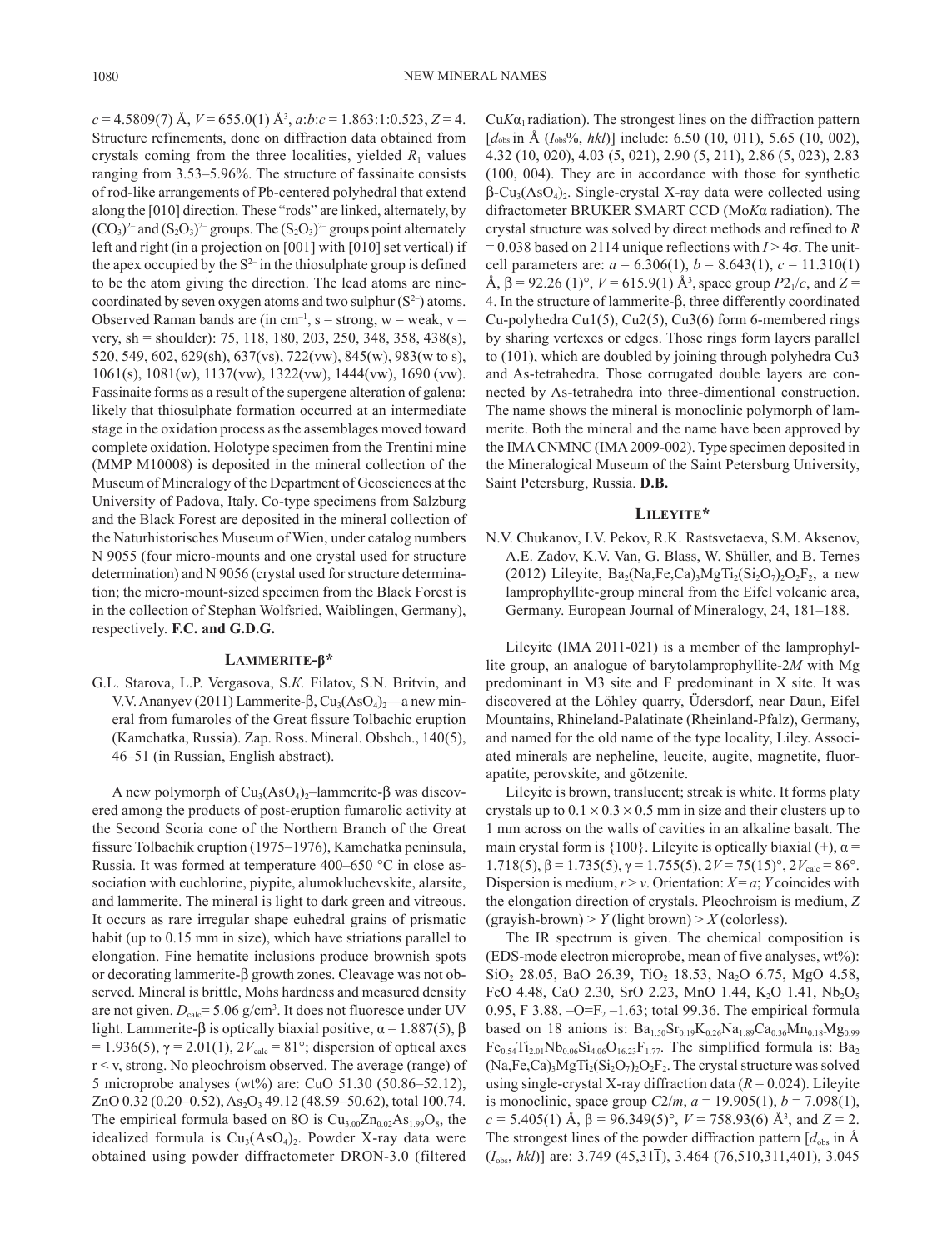$(37,51\bar{1})$ , 2.792  $(100,221,511)$ , 2.672  $(54,002,601,20\bar{2})$ , 2.624  $(43,710,42\overline{1})$ .

The type material is deposited in the collection of the Fersman Mineralogical Museum of the Russian Academy of Sciences, Moscow, Russia, and registration number 4106/1. **K.T.T.**

#### **Megawite\***

E.V. Galuskin, I.O. Galuskina, V.M. Gazeev, P. Dzierżanowski, K. Prusik, N.N. Pertsev, A.E. Zadov, R. Bailau, and A.G. Gurbanov (2011) Megawite,  $CaSnO<sub>3</sub>$ : a new perovskitegroup mineral from skarns of the Upper Chegem caldera, Kabardino-Balkaria, Northern Caucasus, Russia. Mineralogical Magazine, 75(5), 2563–2572.

Megawite, ideally  $CaSnO<sub>3</sub>$ , is a perovskite-group mineral discovered in altered silicate-carbonate xenoliths in the Upper Chegem caldera, Kabardino-Balkaria, Northern Caucasus, Russia. Megawite occurs in ignimbrite, where it forms by contact metamorphism at a temperature >800 °C and low pressure, and occurs associated with spurrite, reinhardbraunsite, rondorfite, wadalite, srebrodolskite, lakargiite, perovskite, kerimasite, elbrusite–(Zr), periclase, hydroxylellestadite, hydrogrossular, ettringite-group minerals, afwillite, hydrocalumite, and brucite. Megawite is Zr-rich and usually crystallizes on lakargiite, CaZrO<sub>3</sub>. Orthorhombic perovskites of the CaTiO<sub>3</sub>–CaZrO<sub>3</sub>–  $CaSnO<sub>3</sub>$  system are widespread in skarns that have formed within xenoliths in the ignimbrites of the Upper Chegem caldera. Homogeneous megawite  $(CaSnO<sub>3</sub>~56 mol\% , CaZrO<sub>3</sub>~34 mol\%)$ and lakargiite (CaZrO<sub>3</sub> $\sim$ 67 mol%, CaSnO<sub>3</sub> $\sim$ 27 mol%) crystals are commonly found, and usually occur as inclusions in spurrite crystals. The megawite holotype reaches  $CaSnO<sub>3</sub>~61$  mol% (by electron microprobe analysis in wavelength-dispersive mode), and so contains substantial amounts of  $CaTiO<sub>3</sub>$  and  $CaZrO<sub>3</sub>$  in solid solution.

Megawite is found in small crystals  $(\leq 15 \mu m)$  with pseudocubic and pseudo-cuboctahedral habits, with a good cleavage along (110) and (001) (orthorhombic indices). Crystals are transparent and pale yellow or colorless with a vitreous luster and white streak. Megawite is biaxial, but twinning and small crystal sizes prevented the determination of the refractive indices and optic sign. The calculated refractive index of megawite is 1.89 (for pure  $CaSnO<sub>3</sub>$ ). The synthetic analogue of megawite, orthorhombic CaSnO3, is optically positive. Crystallographic orientation, by analogy with lakargiite, is:  $X = \beta$ ,  $Y = \alpha$ ,  $Z = \gamma$ .

Due to the scarcity of megawite and the small size of the available crystals, a powder X-ray diffraction pattern could not be collected. The unit-cell parameters and space group of the synthetic counterpart of megawite ( $CaSn<sub>0.6</sub>Zr<sub>0.4</sub>O<sub>3</sub>$ ), derived from electron back scattered diffraction, are:  $a = 5.555(3)$ , *b*  $= 5.708(2)$ ,  $c = 7.939(5)$  Å,  $V = 251.8(1)$  Å<sup>3</sup>, *Pbnm*, and  $Z =$ 4, calculated density of  $5.06$  g/cm<sup>3</sup>. The five strongest calculated X-ray powder diffraction lines are  $[d$  in  $\AA$  ( $I_{\text{calc}}$  %, *hkl*)]: 2.812(100,112), 3.984(52,110), 2.855(43,020), 3.970(19,002), 2.780(19,220).

The name megawite honors the British crystallographer Helen Dick Megaw (1907–2002). Holotype samples of megawite are deposited in the Mineralogical Museum of Wrocław University, Poland, under accession number MMUWr II16 717 and in the Fersman Mineralogical Museum, Moscow, Russia, under accession number 4021/1. **G.D.G. and F.C.**

# **Perrierite-(La)\***

N.V. Chukanov, G. Blass, I.V. Pekov, D.I. Belakovskiy, K.V. Van, R.K*.* Rastsvetaeva, and S.M. Aksenov, (2011) Perrierite-(La)  $(La, Ce, Ca)_{4}Fe^{2+}(Ti, Fe)_{4}(Si<sub>2</sub>O<sub>7</sub>)_{2}O_{8}$ —a new mineral species from volcanic region Eifel, Germany. Zap. Ross. Mineral. Obshch., 140(6), 34–44 (in Russian, English abstract).

A new chevkinite-group member perrierite-(La) has been found in pumice quarry In den Dellen near Mendig, Laacher See area, Eifel Mts., Rhineland-Palatinate (Rheinland-Pfalz), Germany. The mineral found in miarolitic cavities in sanidinite lava in association with sanidine, phlogopite, pyrophanite, zirconoiite, jakobsite, magnetite, fluorocalciopyrochlore, and zircon. Perrierite-(La) occurs as isolated prismatic crystals up to  $0.5 \times 1$  mm in size. Crystals are columnar along [010] or flattened by (001). The mineral is black with a brown streak and strong vitreous luster. It is brittle, with Mohs hardness of 4, has distinct cleavage on (001) and conchoidal fracture. Density was not measured,  $D_{\text{calc}} = 4.791$  g/cm<sup>3</sup>. IR spectrum is similar to chevkinite-(Ce). IR absorption bands (cm<sup>-1</sup>, s = strong,  $w =$ weak, sh = shoulder) are 1038s, 925s, 885sh (Si-О stretching vibrations), 800sh, 625sh, 624, 575 (stretching vibrations of Ti-O and  $Si<sub>2</sub>O<sub>7</sub>$  groups), 499s, 465sh, 395 [bending vibrations of Si-O and stretching vibrations of  $(Fe, Mn)O_6$  octahedra]. No absorbtion bands related to H-, В-, or С-containing groups were observed. Perrierite-(La) is biaxial negative,  $\alpha = 1.94(1)$ ,  $β = 2.020(15)$ , γ = 2.040(15) (λ = 589 nm), 2*V* = 50(10)°, 2*V*<sub>calc</sub> = 51°. The average (range) of seven analyses performed by EDS (the ratio  $Fe^{2+}/Fe^{3+}$  determined from structural data) gave: CaO 3.26 (3.09–3.52), La<sub>2</sub>O<sub>3</sub> 22.92 (22.18–23.50), Ce<sub>2</sub>O<sub>3</sub> 19.64  $(19.08-20.25)$ , Pr<sub>2</sub>O<sub>3</sub> 0.83 (0.40-1.56), Nd<sub>2</sub>O<sub>3</sub> 2.09 (1.86-2.27), MgO 0.25 (0-0.47), MnO 2.25 (1.97-2.65), FeO 3.16, Fe<sub>2</sub>O<sub>3</sub> 5.28 [7.65–8.16 total Fe as FeO],  $A1_2O_3$  2.59 (2.05–2.93),  $TiO<sub>2</sub> 16.13 (15.52–16.90), Nb<sub>2</sub>O<sub>5</sub> 0.75 (0.51–0.97), SiO<sub>2</sub> 20.06$  $(19.55-20.42)$ , total 99.21 wt%. The empirical formula is  $(\text{La}_{1,70}\text{Ce}_{1.45}\text{Nd}_{0.15}\text{Pr}_{0.06}\text{Ca}_{0.70})_{\Sigma 4.06}(\text{Fe}_{0.53}^{2+}\text{Mn}_{0.38}\text{Mg}_{0.08})_{\Sigma 0.99}(\text{Ti}_{2.44})$  $Fe^{3+}_{0.80}Al_{0.62}Nb_{0.07}$ )<sub>23.93</sub>Si<sub>4.04</sub>O<sub>22</sub>. The idealized formula is (La, Ce,  $Ca)_{4}Fe^{2+}(Ti,Fe)_{4}(Si_2O_7)_2O_8$ . Powder X-ray diffraction data were obtained using a Stoe IPDS II single-crystal diffractometer (Mo*K*α radiation). The strongest lines on the diffraction pattern  $[d_{obs}(\text{Å}) (I_{obs}\%, \text{hkl})]$  are: 5.19 (40, 110), 4.07 (20, 112), 3.53 (40, 311), 2.96 (100, 313, 311), 2.80 (50, 020), 2.14 (50, 422, 315, 313), 1.947 (50, 024, 223), 1.657 (40, 407, 333, 331). The unit-cell parameters refined from powder X-ray data are:  $a = 13.67(5)$ ,  $b = 5.658(9)$ ,  $c = 11.70(4)$  Å,  $\beta = 113.8(2)$ ;  $V =$  $832.2(2)$  Å<sup>3</sup>. Single-crystal X-ray data were collected using difractometer Xcalibur Oxford Diffraction with CCD detector (Mo*K*α radiation). Perrierite-(La) is monoclinic, space group *P*2<sub>1</sub>/*a*; unit-cell parameters are: *a* =13.668(1), *b* = 5.6601(6), *c*  $= 11.743(1)$  Å,  $\beta = 113.64(1)$ °;  $V = 832.2(2)$  Å<sup>3</sup>, and  $Z = 2$ . The structure (refined to  $R = 0.0421$ ) is identical to its synthetic analogue. The layers of distorted Ti-octahedra M2 and M3 alternate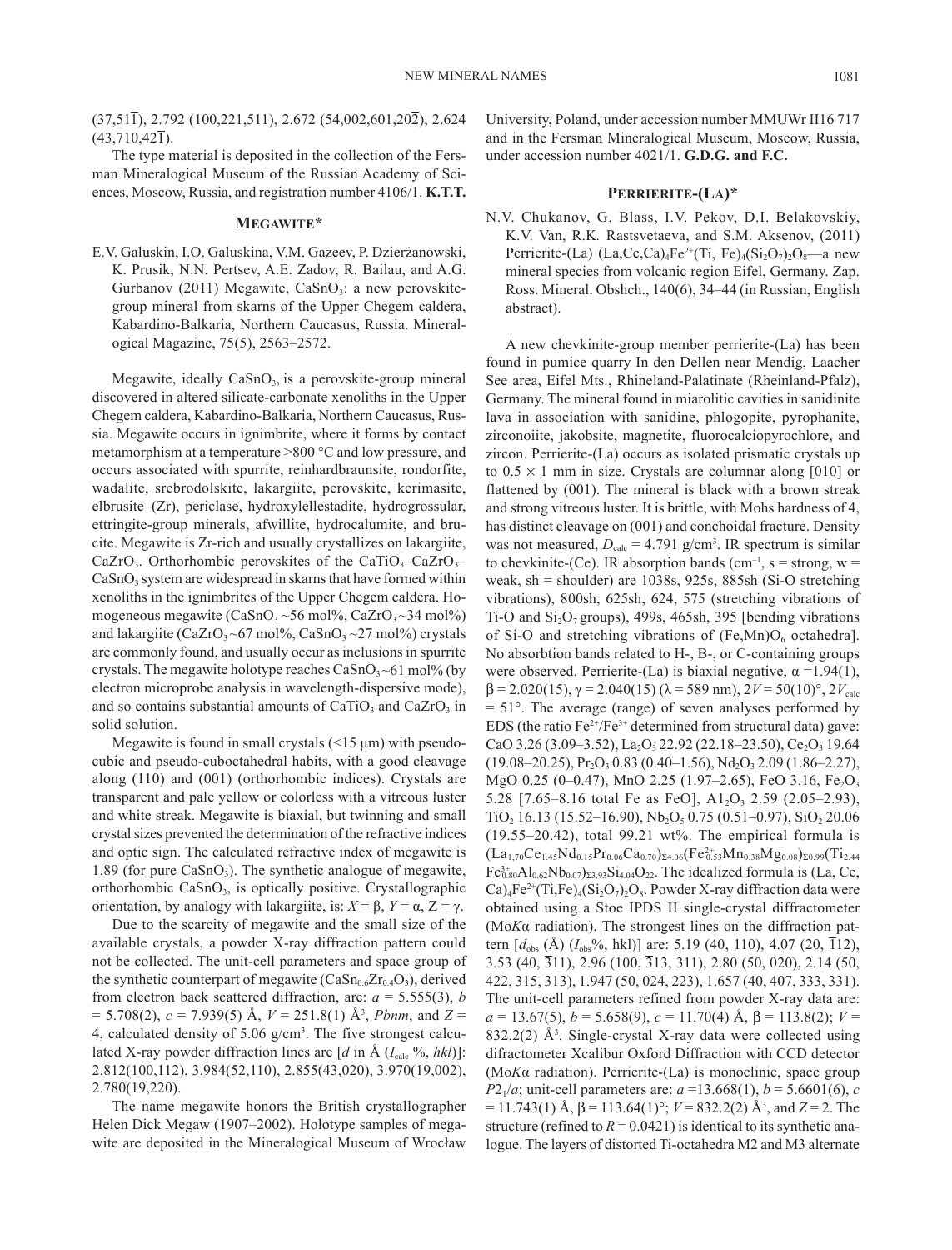with heteropolyhedric layers where each of diorthogroups  $Si<sub>2</sub>O<sub>7</sub>$ connected through the vertexes to six  $(Fe, Mn)O<sub>6</sub>$  octahedra. Both cation positions in the channels between the layers have coordination of 9 and populated by REE. One of them contain Ca besides REE. The crystallo-chemical formula of perrierite- (La) suggested as:  ${}^{IX}REE_2{}^{IX} (REE, Ca)_2{}^{VI} (Fe^{2+}, Mn)^{VI} Ti_2{}^{VI} (Ti,$ Fe,Al $D_2(S_i, O_7)$ , $O_8$ . The name "Perrierite-(La)" was used before for the mineral from Bjorkedalen, near Oslo, Norway (Segalstad and Larsen 1978). Finds of La enriched or dominant minerals of similar composition were also reported from Virginia, U.S.A., and Khibiny, Russia. However all those were metamict and there was no proof whether the protophases belong to perrierite or to chevkinite structure subtype. So the name was not approved. The mineral from Eifel is originally crystalline. The position of perrierite-(La) in chevkinite group and comparative data for other minerals of the group are discussed in details as well as possible ways of La concentration in perrierite. The name perrierite-La (as for La dominant member of perrierite structure type) for this mineral has been approved by the IMA CNMNC as well as species itself (IMA 2010-089). Type specimen is deposited in the Fersman Mineralogical Museum of the Russian Academy of Sciences, Moscow, Russia. **D.B.**

### **References cited**

Segalstad, T.V. and Larsen, A.O. (1978) Chevkinite and perrierite from the Oslo region, Norway. American Mineralogist, 63, 499–505.

## **Unnamed minerals†**

## **Unnamed calcium chromate dihydrate: UM2011-01- CrO:CaH**

E.V. Sokol, O.L. Gaskova, S.N. Kokh, O.A. Kozmenko, Y.V. Seryotkin, Y. Vapnik, and M.N. Murashko (2011) Chromatite and its  $Cr^{3+}$ - and  $Cr^{6+}$ -bearing precursor minerals from the Nabi Musa Mottled Zone complex, Judean Desert. Amer. Mineral., 96, 659–674.

The mineral occurs in the Mottled Zone (Hatrurim Formation) at the Naba Musa locality, Judean Desert, Israel, where it may have formed when gradual heating of air and rocks caused the precipitation of chromatite and calcium chromate dihydrate by direct capillary evaporation. The mineral occurs as flattened, "flake-like" grains with uneven margins. Only one analysis is available and that, with water calculated by difference, gives (wt%): CaO 29.30, CrO<sub>3</sub> 48.17, SO<sub>3</sub> 1.85, H<sub>2</sub>O 20.68, total 100%, or, on the basis of  $(Cr+S) = 1$ , an empirical formula:  $Ca_{1.035}(Cr_{0.954}^{6+}S_{0.046}^{6+})_{\Sigma1.000}O_{4.035}\cdot 2.273H_2O$ , i.e., close to  $CaCrO<sub>4</sub>·2H<sub>2</sub>O$ . No additional information was reported. **D.G.W.S.**

## **Unnamed lunar minerals: UM2011-02- O:CaCeGdLaTiUZr, UM2011-03-O:CaKUV, and UM2011-04-O:LaMnSrTi**

A.V. Mokhov, P.M. Kartashov, T.A. Gornostaeva, O.A. Bogatikov, and N.A. Ashikhmina (2011) New phases of lanthanoids and actinoids from the regolith samples delivered by the *Luna*-24. Doklady Earth Sciences, 437, Part 2, 479–482 (in English). Doklady Akademii Nauk, 437, No. 4, 536–539 (in Russian).

Three unnamed minerals are reported from the lunar regolith of Mare Crisium—none has a terrestrial analogue.

The first of these minerals (UM2011-02-O:CaCeGdLaTiUZr) occurs as a single particle of  $\sim$ 1  $\mu$ m size and is considered to be a complex oxide with  $A_4B_1Ti_2O_{12}$  stoichiometry and unusual enrichment in Gd. Best estimate of composition gave  $TiO<sub>2</sub> 15.06$  $\pm$  0.67, ZrO<sub>2</sub> 13.56  $\pm$  1.12, UO<sub>2</sub> 1.38  $\pm$  0.51, La<sub>2</sub>O<sub>3</sub> 1.99  $\pm$  0.90,  $Ce<sub>2</sub>O<sub>3</sub> 10.20 \pm 0.61$ ,  $Gd<sub>2</sub>O<sub>3</sub> 56.50 \pm 1.31$ , CaO  $1.31 \pm 0.23$ , (all in wt%), resulting in the empirical formula:  $[(Gd_{3.06}Ce_{0.61}La_{0.12})$  $(Ca_{0.23}U_{0.05})|_{\Sigma4.07}Zr_{1.08}Ti_{1.85}O_{11.88}$ , simplified to (Gd,Ce,Ca,  $La, U$ <sub>4</sub> $ZrTi<sub>2</sub>O<sub>12</sub>$ . No other information is reported. The authors observe that a compound of such composition was previously known "neither in nature nor in technology."

The second mineral, UM2011-03-O:CaKUV, was found as an inclusion of  $\sim$ 15 µm size in a fractured pyroxene grain said to be in the hypersthene compositional range. The composition obtained (in wt%, normalized to 100) was:  $UO<sub>2</sub> 69.82 \pm 0.70$ , Al<sub>2</sub>O<sub>3</sub> 0.67  $\pm$  0.26, V<sub>2</sub>O<sub>3</sub> 22.38  $\pm$  0.51, CaO 1.51  $\pm$  0.25, K<sub>2</sub>O  $5.62 \pm 0.42$ . This corresponds to the formula  $K_{2.00}(U_{4.33}Ca_{0.45})_{\Sigma4.78}$  $(V_{5.00}Al_{0.22})_{\Sigma 5.22}O_{17.94}$ , which can be simplified to  $K_2(U^{4+}, Ca)_5$  $V<sub>5</sub>O<sub>18</sub>$ . Again, no other information is reported. The authors draw attention to the anomalous association of K, U, and V in basic rocks and consider that it provides "indirect evidence for hydrothermal activity that significantly spreads the range of the mineral-forming processes on the Moon."

The third mineral, UM2011-04-O:LaMnSrTi, is a complex lanthanum–manganese oxide found as a  $\sim$  50  $\mu$ m particle. "Quantitative analysis" gave (wt%): TiO<sub>2</sub> 6.16  $\pm$  0.33, La<sub>2</sub>O<sub>3</sub>  $52.53 \pm 0.70$ , SrO  $15.98 \pm 0.52$ , MnO  $25.33 \pm 0.41$ , total 100%, indicating an empirical formula  $(La_{1.42}Sr_{0.68})_{\Sigma2.10}(Mn_{1.57})$  $Ti_{0.34}$ <sub> $\Sigma1.91$ </sub> $O_{5.06}$ , and corresponding closely to  $A_2B_2O_5$  stoichiometry. The authors point out that the compound  $La<sub>2</sub>Mn<sub>2</sub>O<sub>5</sub>$  has not been reported previously either in nature or as a product of synthesis. Again, no other information is reported.

The authors consider these three phases (as well as tranquillityite) to be late-magmatic products of KREEP basalt crystallization. The analytical preparative techniques used appear to be very esoteric and were followed by energy-dispersive analysis in an electron microscope. Thus the reported compositions should perhaps be viewed with some caution. **D.G.W.S.**

## **Unnamed Tin hydroxide: UM2011-05-OH:FOSn**

S.J. Mills, P.M. Kartashov, G.N. Gamyanin, P.S. Whitfield, A. Kern, H. Guerault, A.R. Kampf, and M. Raudsepp (2011) Fluorocronite, the natural analogue of β-PbF2, from the Sakha Republic, Russian Federation. Eur. J. Mineral., 23, 695–700.

A Sn oxy-hydroxide with the composition  $Sn_4O(OH,F)_6$ , was found intimately mixed with fluorocronite and cassiterite and directly associated with anglesite, bindheimite, cerussite, chlorargyrite, galena, hocartite, and quartz in the Kupol'noe Ag,Sn-deposit, Sarychev range, Sakha Republic. The X-ray

<sup>†</sup> For a complete listing of all IMA-validated unnamed minerals and their codes, see: http://pubsites.uws.edu.au/ima-cnmnc/ Valid2012.pdf.